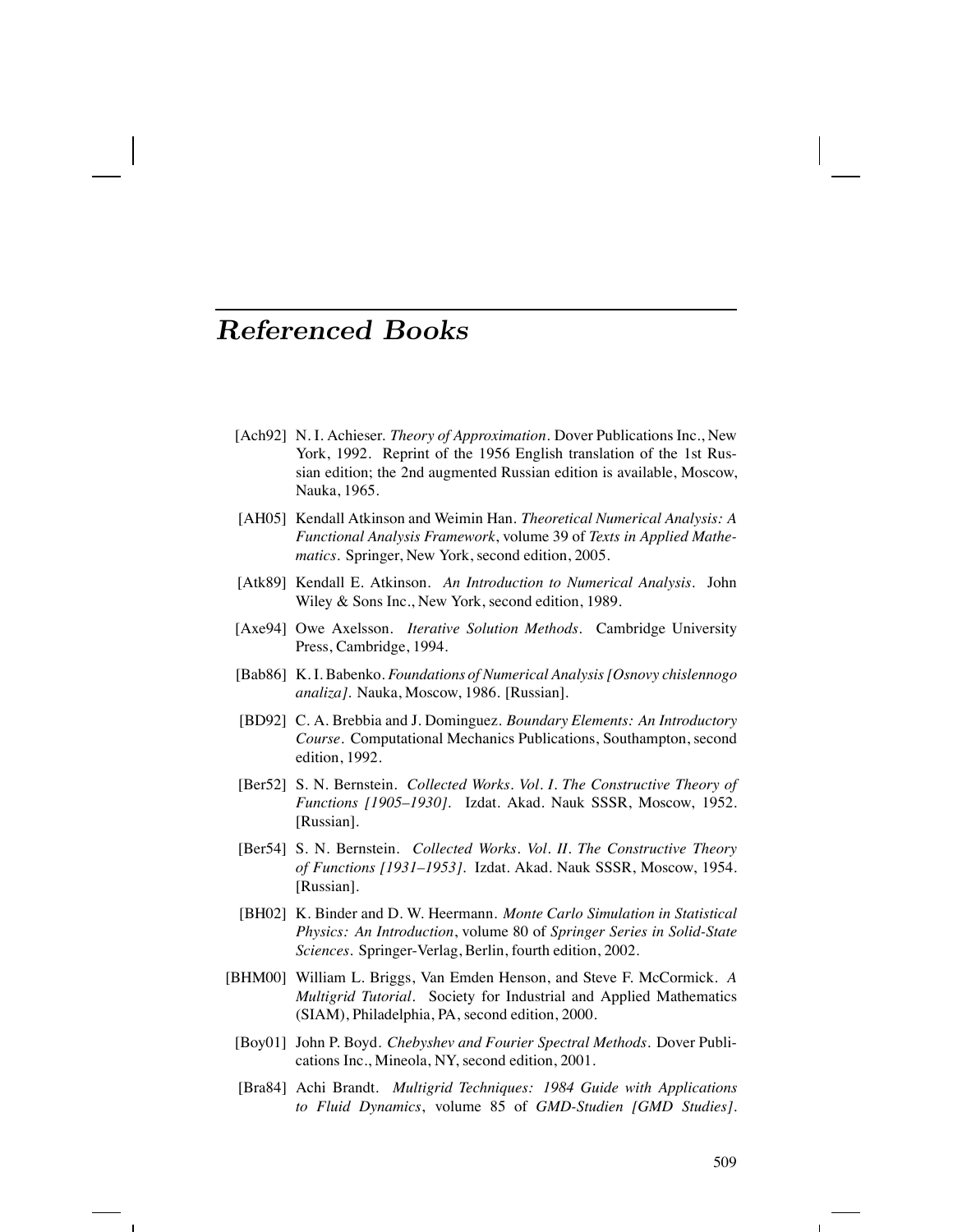Gesellschaft für Mathematik und Datenverarbeitung mbH, St. Augustin, 1984.

- [Bra93] James H. Bramble. *Multigrid Methods*, volume 294 of *Pitman Research Notes in Mathematics Series*. Longman Scientific & Technical, Harlow, 1993.
- [BS02] Susanne C. Brenner and L. Ridgway Scott. *The Mathematical Theory of Finite Element Methods*, volume 15 of *Texts in Applied Mathematics*. Springer-Verlag, New York, second edition, 2002.
- [But03] J. C. Butcher. *Numerical Methods for Ordinary Differential Equations*. John Wiley & Sons Ltd., Chichester, 2003.
- [CdB80] Samuel Conte and Carl de Boor. *Elementary Numerical Analysis: An Algorithmic Approach*. McGraw-Hill, New York, third edition, 1980.
- [CH06] Alexandre J. Chorin and Ole H. Hald. *Stochastic Tools in Mathematics and Science*, volume 1 of *Surveys and Tutorials in the Applied Mathematical Sciences*. Springer, New York, 2006.
- [Che66] E. W. Cheney. *Introduction to Approximation Theory*. International Series in Pure and Applied Mathematics. McGraw-Hill Book Company, New York, 1966.
- [CHQZ88] Claudio Canuto, M. Yousuff Hussaini, Alfio Quarteroni, and Thomas A. Zang. *Spectral Methods in Fluid Dynamics*. Springer Series in Computational Physics. Springer-Verlag, New York, 1988.
- [CHQZ06] Claudio Canuto, M. Yousuff Hussaini, Alfio Quarteroni, and Thomas A. Zang. *Spectral Methods. Fundamentals in Single Domains*. Springer Series in Scientific Computation. Springer-Verlag, New York, 2006.
	- [Cia02] Philippe G. Ciarlet. *The Finite Element Method for Elliptic Problems*, volume 40 of *Classics in Applied Mathematics*. Society for Industrial and Applied Mathematics (SIAM), Philadelphia, PA, 2002. Reprint of the 1978 original [North-Holland, Amsterdam; MR0520174 (58 #25001)].
	- [dB01] Carl de Boor. A Practical Guide to Splines, volume 27 of Applied Math*ematical Sciences*. Springer-Verlag, New York, revised edition, 2001.
	- [DB03] Germund Dahlquist and Ake Björck. *Numerical Methods*. Dover Publications Inc., Mineola, NY, 2003. Translated from the Swedish by Ned Anderson, Reprint of the 1974 English translation.
	- [Dem06] Leszek Demkowicz. *Computing with hp-Adaptive Finite Elements. I. One- and Two-Dimensional Elliptic and Maxwell Problems*. Taylor & Francis, Boca Raton, 2006.
	- [Dör82] Heinrich Dörrie. *100 Great Problems of Elementary Mathematics*. Dover Publications Inc., New York, 1982. Their history and solution,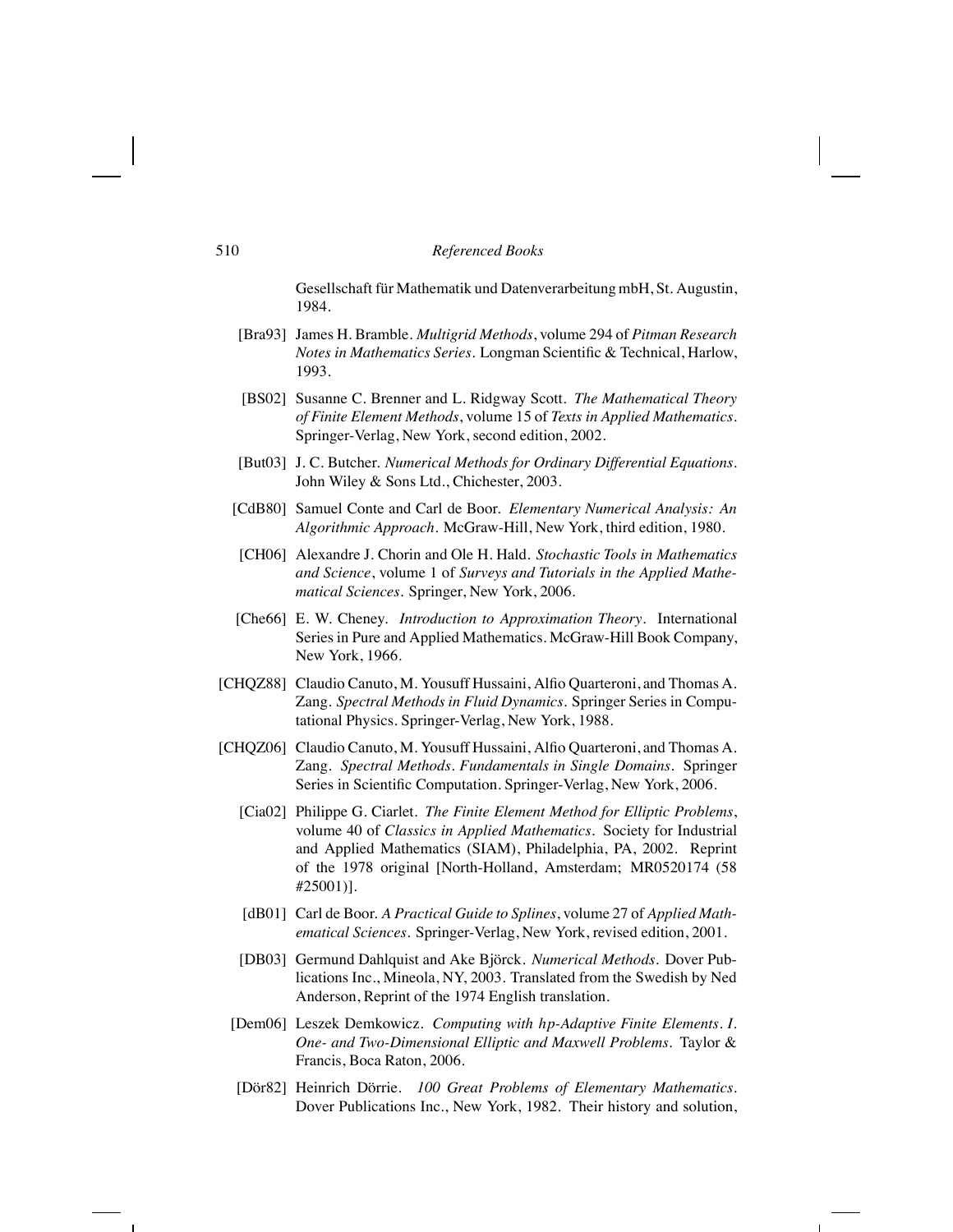Reprint of the 1965 edition, Translated from the fifth edition of the German original by David Antin.

- [DR84] Philip J. Davis and Philip Rabinowitz. *Methods of Numerical Integration*. Computer Science and Applied Mathematics. Academic Press Inc., Orlando, FL, second edition, 1984.
- [D'y96] Eugene G. D'yakonov. *Optimization in Solving Elliptic Problems*. CRC Press, Boca Raton, FL, 1996. Translated from the 1989 Russian original, Translation edited and with a preface by Steve McCormick.
- [Fed77] M. V. Fedoryuk. *The Saddle-Point Method [Metod perevala]*. Nauka, Moscow, 1977. [Russian].
- [FM87] L. Fox and D. F. Mayers. *Numerical Solution of Ordinary Differential Equations*. Chapman & Hall, London, 1987.
- [GAKK93] S. K. Godunov, A. G. Antonov, O. P. Kiriljuk, and V. I. Kostin. *Guaranteed Accuracy in Numerical Linear Algebra*, volume 252 of *Mathematics and its Applications*. Kluwer Academic Publishers Group, Dordrecht, 1993. Translated and revised from the 1988 Russian original.
	- [Gan59] F. R. Gantmacher. *The Theory of Matrices. Vols. 1, 2*. Translated by K. A. Hirsch. Chelsea Publishing Co., New York, 1959.
	- [GKO95] Bertil Gustafsson, Heinz-Otto Kreiss, and Joseph Oliger. *Time Dependent Problems and Difference Methods*. Pure and Applied Mathematics (New York). John Wiley & Sons Inc., New York, 1995. A Wiley-Interscience Publication.
		- [GL81] Alan George and Joseph W. H. Liu. *Computer Solution of Large Sparse Positive Definite Systems*. Prentice-Hall Inc., Englewood Cliffs, N.J., 1981. Prentice-Hall Series in Computational Mathematics.
		- [Gla04] Paul Glasserman. *Monte Carlo Methods in Financial Engineering*, volume 53 of *Applications of Mathematics (New York)*. Springer-Verlag, New York, 2004. Stochastic Modelling and Applied Probability.
		- [GO77] David Gottlieb and Steven A. Orszag. *Numerical Analysis of Spectral Methods: Theory and Applications*. Society for Industrial and Applied Mathematics, Philadelphia, Pa., 1977. CBMS-NSF Regional Conference Series in Applied Mathematics, No. 26.
		- [GR64] S. K. Godunov and V. S. Ryabenki. *Theory of Difference Schemes. An Introduction*. Translated by E. Godfredsen. North-Holland Publishing Co., Amsterdam, 1964.
		- [GR87] S. K. Godunov and V. S. Ryaben'kii. *Difference schemes: An introduction to the underlying theory*, volume 19 of *Studies in Mathematics and its Applications*. North-Holland Publishing Co., Amsterdam, 1987. Translated from the Russian by E. M. Gelbard.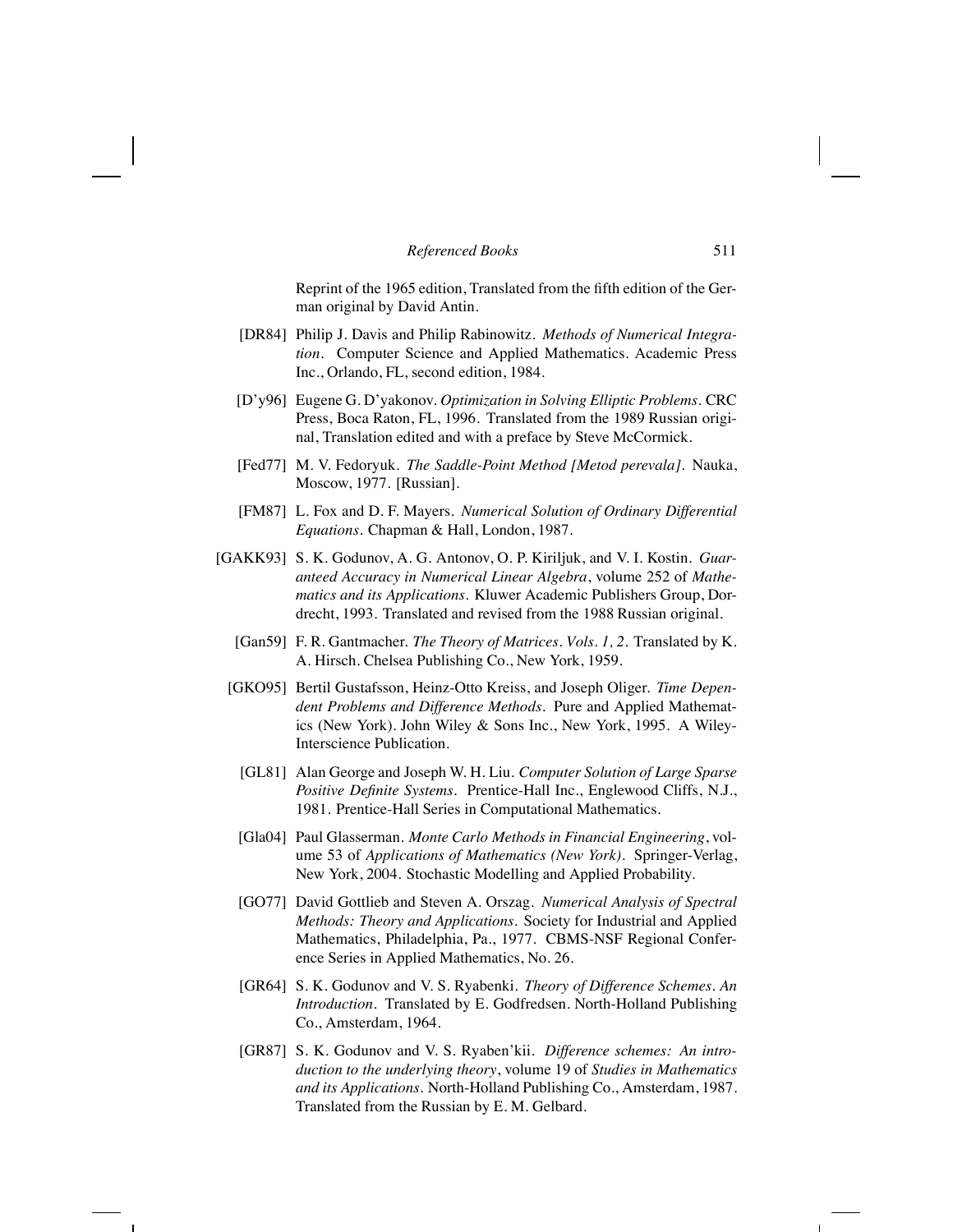- [GVL89] Gene H. Golub and Charles F. Van Loan. *Matrix Computations*, volume 3 of *Johns Hopkins Series in the Mathematical Sciences*. Johns Hopkins University Press, Baltimore, MD, second edition, 1989.
- [Hac85] Wolfgang Hackbusch. *Multigrid Methods and Applications*, volume 4 of *Springer Series in Computational Mathematics*. Springer-Verlag, Berlin, 1985.
- [Hal94] W. S. Hall. *The Boundary Element Method*, volume 27 of *Solid Mechanics and its Applications*. Kluwer Academic Publishers Group, Dordrecht, 1994.
- [Hen64] Peter Henrici. *Elements of Numerical Analysis*. John Wiley & Sons Inc., New York, 1964.
- [HGG06] Jan S. Hesthaven, Sigal Gottlieb, and David Gottlieb. *Spectral Methods for Time-Dependent Problems*. Cambridge University Press, Cambridge, 2006.
	- [HJ85] Roger A. Horn and Charles R. Johnson. *Matrix Analysis*. Cambridge University Press, Cambridge, 1985.
- [HNW93] E. Hairer, S. P. Nørsett, and G. Wanner. *Solving Ordinary Differential Equations I: Nonstiff Problems*, volume 8 of *Springer Series in Computational Mathematics*. Springer-Verlag, Berlin, second edition, 1993.
	- [HW96] E. Hairer and G. Wanner. *Solving Ordinary Differential Equations II: Stiff and Differential-Algebraic Problems*, volume 14 of *Springer Series in Computational Mathematics*. Springer-Verlag, Berlin, second edition, 1996.
	- [IK66] Eugene Isaacson and Herbert Bishop Keller. *Analysis of Numerical Methods*. John Wiley & Sons Inc., New York, 1966.
	- [Jac94] Dunham Jackson. *The Theory of Approximation*, volume 11 of *American Mathematical Society Colloquium Publications*. American Mathematical Society, Providence, RI, 1994. Reprint of the 1930 original.
	- [KA82] L. V. Kantorovich and G. P. Akilov. *Functional Analysis*. Pergamon Press, Oxford, second edition, 1982. Translated from the Russian by Howard L. Silcock.
	- [Kel95] C. T. Kelley. *Iterative Methods for Linear and Nonlinear Equations*, volume 16 of *Frontiers in Applied Mathematics*. Society for Industrial and Applied Mathematics (SIAM), Philadelphia, PA, 1995. With separately available software.
	- [Kel03] C. T. Kelley. *Solving Nonlinear Equations with Newton's Method*. Fundamentals of Algorithms. Society for Industrial and Applied Mathematics (SIAM), Philadelphia, PA, 2003.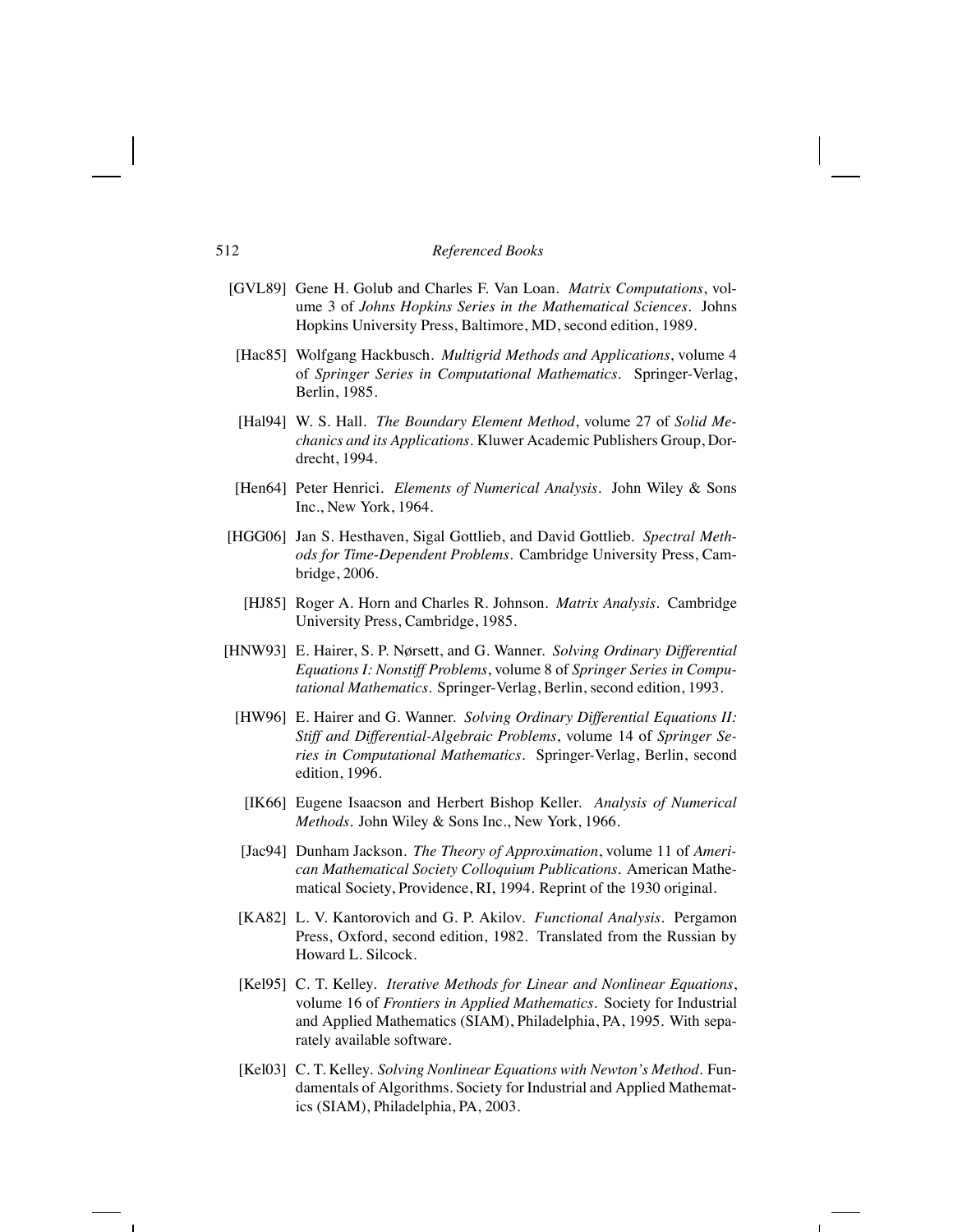- [KF75] A. N. Kolmogorov and S. V. Fomin. *Introductory Real Analysis*. Dover Publications Inc., New York, 1975. Translated from the second Russian edition and edited by Richard A. Silverman, Corrected reprinting.
- [Lad69] O. A. Ladyzhenskaya. *The Mathematical Theory of Viscous Incompressible Flow*. Second English edition, revised and enlarged. Translated from the Russian by Richard A. Silverman and John Chu. Mathematics and its Applications, Vol. 2. Gordon and Breach Science Publishers, New York, 1969.
- [LeV02] Randall J. LeVeque. *Finite Volume Methods for Hyperbolic Problems*. Cambridge Texts in Applied Mathematics. Cambridge University Press, Cambridge, 2002.
- [LG95] O. V. Lokutsievskii and M. B. Gavrikov. *Foundations of Numerical Analysis [Nachala chislennogo analiza]*. TOO "Yanus", Moscow, 1995. [Russian].
- [Liu01] Jun S. Liu. *Monte Carlo Strategies in Scientific Computing*. Springer Series in Statistics. Springer-Verlag, New York, 2001.
- [Lor86] G. G. Lorentz. *Approximation of Functions*. Chelsea Publishing Company, New York, 1986.
- [Mar77] A. I. Markushevich. *Theory of Functions of a Complex Variable. Vol. I, II, III*. Chelsea Publishing Co., New York, English edition, 1977. Translated and edited by Richard A. Silverman.
- [MF53] Philip M. Morse and Herman Feshbach. *Methods of Theoretical Physics. 2 Volumes*. International Series in Pure and Applied Physics. McGraw-Hill Book Co., Inc., New York, 1953.
- [MK88] K. M. Magomedov and A. S. Kholodov. *Difference-Characteristic Numerical Methods [Setochno-kharakteristicheskie chislennye metody]*. Edited and with a foreword by O. M. Belotserkovskii. Nauka, Moscow, 1988. [Russian].
- [MM05] K. W. Morton and D. F. Mayers. *Numerical Solution of Partial Differential Equations: An Introduction*. Cambridge University Press, Cambridge, second edition, 2005.
- [MMP95] Solomon G. Mikhlin, Nikita F. Morozov, and Michael V. Paukshto. *The Integral Equations of the Theory of Elasticity*, volume 135 of *Teubner-Texte zur Mathematik [Teubner Texts in Mathematics]*. B. G. Teubner Verlagsgesellschaft mbH, Stuttgart, 1995. Translated from the Russian by Rainer Radok [Jens Rainer Maria Radok].
	- [Nat64] I. P. Natanson. *Constructive Function Theory. Vol. I. Uniform Approximation*. Translated from the Russian by Alexis N. Obolensky. Frederick Ungar Publishing Co., New York, 1964.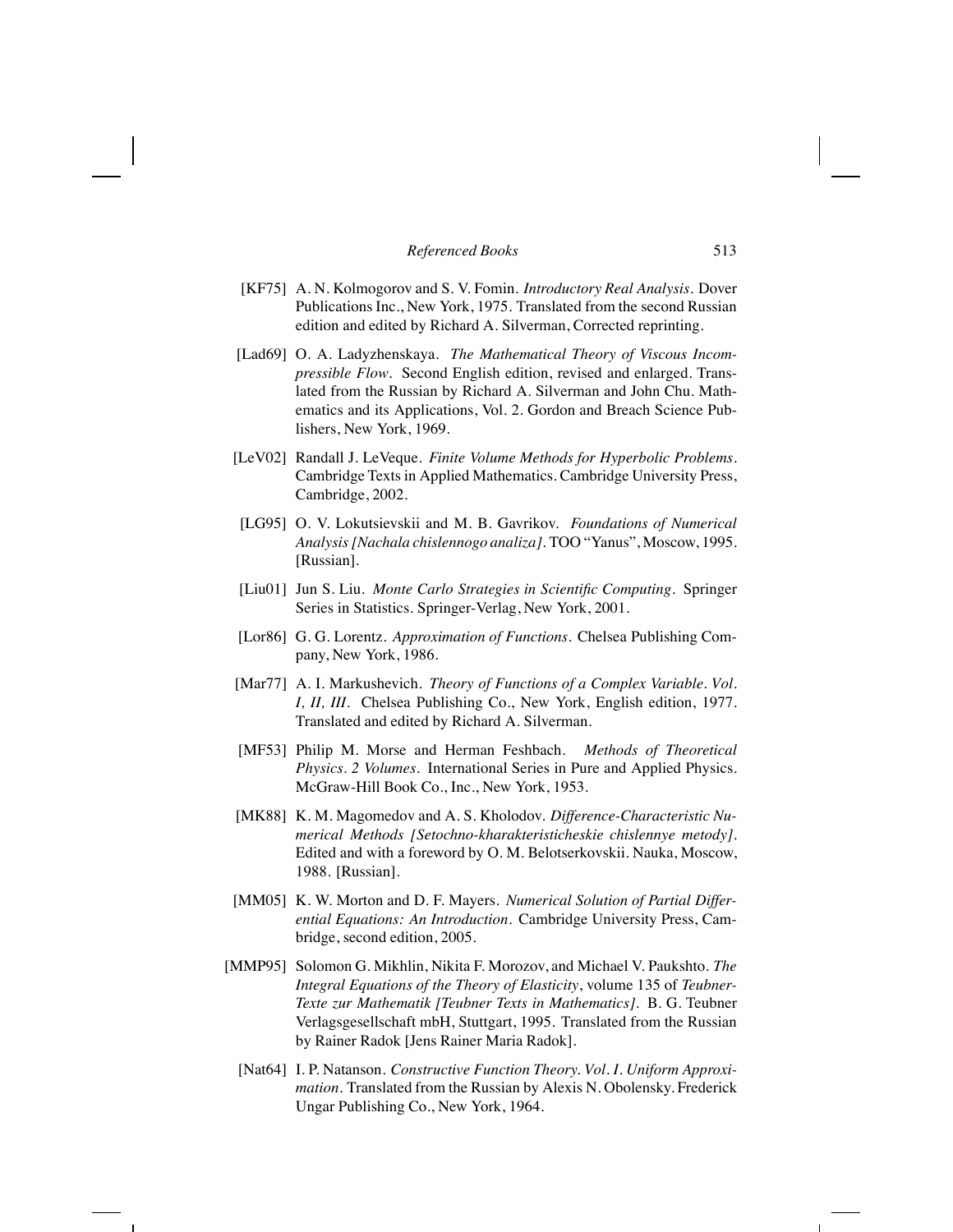- [Nat65a] I. P. Natanson. *Constructive Function Theory. Vol. II. Approximation in Mean*. Translated from the Russian by John R. Schulenberger. Frederick Ungar Publishing Co., New York, 1965.
- [Nat65b] I. P. Natanson. *Constructive Function Theory. Vol. III. Interpolation and Approximation Quadratures*. Translated from the Russian by John R. Schulenberger. Frederick Ungar Publishing Co., New York, 1965.
- [OR00] J. M. Ortega and W. C. Rheinboldt. *Iterative Solution of Nonlinear Equations in Several Variables*, volume 30 of *Classics in Applied Mathematics*. Society for Industrial and Applied Mathematics (SIAM), Philadelphia, PA, 2000. Reprint of the 1970 original.
- [Poz02] C. Pozrikidis. *A Practical Guide to Boundary Element Methods with the Software Library BEMLIB*. Chapman & Hall/CRC, Boca Raton, FL, 2002.
- [PT96] G. M. Phillips and P. J. Taylor. *Theory and Applications of Numerical Analysis*. Academic Press Ltd., London, second edition, 1996.
- [QSS00] Alfio Quarteroni, Riccardo Sacco, and Fausto Saleri. *Numerical Mathematics*, volume 37 of *Texts in Applied Mathematics*. Springer-Verlag, New York, 2000.
- [RF56] V. S. Ryaben'kii and A. F. Filippov. *On Stability of Difference Equations*. Gosudarstv. Izdat. Tehn.-Teor. Lit., Moscow, 1956. [Russian].
- [Riv74] Theodore J. Rivlin. *The Chebyshev Polynomials*. Wiley-Interscience [John Wiley & Sons], New York, 1974. Pure and Applied Mathematics.
- [RJ83] B. L. Rozdestvenskii and N. N. Janenko. *Systems of Quasilinear Equations and Their Applications to Gas Dynamics*, volume 55 of *Translations of Mathematical Monographs*. American Mathematical Society, Providence, RI, 1983. Translated from the second Russian edition by J. R. Schulenberger.
- [RM67] Robert D. Richtmyer and K. W. Morton. *Difference Methods for Initial-Value Problems*. Second edition. Interscience Tracts in Pure and Applied Mathematics, No. 4. Interscience Publishers John Wiley & Sons, Inc., New York-London-Sydney, 1967.
- [Rud87] Walter Rudin. *Real and Complex Analysis*. McGraw-Hill Book Co., New York, third edition, 1987.
- [Rya00] V. S. Ryaben'kii. *Introduction to Computational Mathematics [Vvedenie v vychislitel'nuyu matematiku]*. Fizmatlit, Moscow, second edition, 2000. [Russian].
- [Rya02] V. S. Ryaben'kii. *Method of Difference Potentials and Its Applications*, volume 30 of *Springer Series in Computational Mathematics*. Springer-Verlag, Berlin, 2002.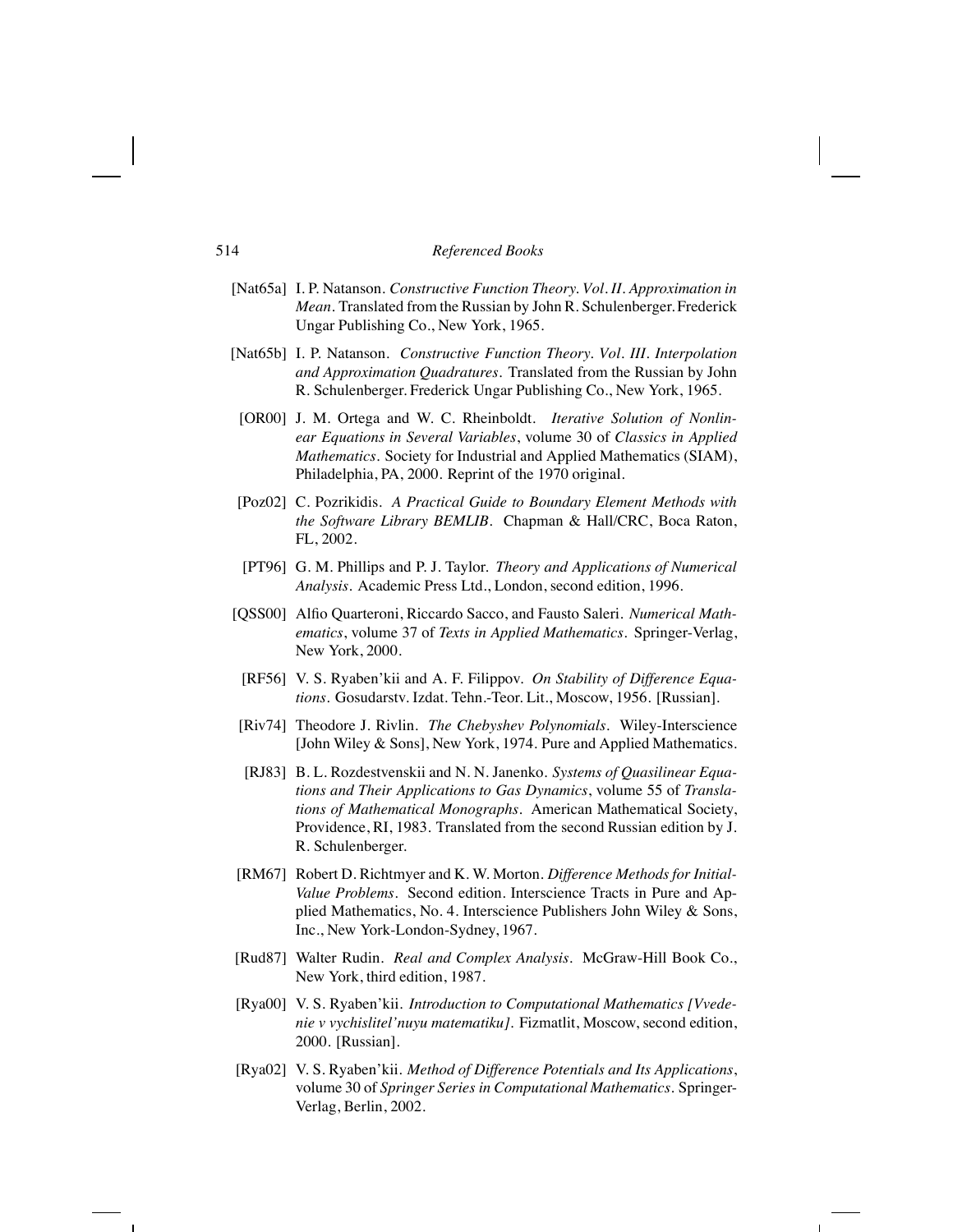- [Saa03] Yousef Saad. *Iterative Methods for Sparse Linear Systems*. Society for Industrial and Applied Mathematics, Philadelphia, PA, second edition, 2003.
- [Sch02] Michelle Schatzman. *Numerical Analysis. A Mathematical Introduction*. Clarendon Press, Oxford, 2002.
- [SN89a] Aleksandr A. Samarskii and Evgenii S. Nikolaev. *Numerical Methods for Grid Equations. Vol. I, Direct Methods. Birkhäuser Verlag, Basel,* 1989. Translated from the Russian by Stephen G. Nash.
- [SN89b] Aleksandr A. Samarskii and Evgenii S. Nikolaev. *Numerical Meth*ods for Grid Equations. Vol. II, Iterative Methods. Birkhäuser Verlag, Basel, 1989. Translated from the Russian and with a note by Stephen G. Nash.
- [Str04] John C. Strikwerda. *Finite Difference Schemes and Partial Differential Equations*. Society for Industrial and Applied Mathematics (SIAM), Philadelphia, PA, second edition, 2004.
- [Tho95] J. W. Thomas. *Numerical Partial Differential Equations: Finite Difference Methods*, volume 22 of *Texts in Applied Mathematics*. Springer-Verlag, New York, 1995.
- [Tho99] J. W. Thomas. *Numerical Partial Differential Equations: Conservation Laws and Elliptic Equations*, volume 33 of *Texts in Applied Mathematics*. Springer-Verlag, New York, 1999.
- [TOS01] U. Trottenberg, C. W. Oosterlee, and A. Schüller. *Multigrid*. Academic Press Inc., San Diego, CA, 2001. With contributions by A. Brandt, P. Oswald and K. Stüben.
- [TS63] A. N. Tikhonov and A. A. Samarskii. *Equations of Mathematical Physics*. Pergamon Press, Oxford, 1963.
- [Van01] R. J. Vanderbei. *Linear Programming: Foundations and Extensions*. Kluwer Academic Publishers, Boston, 2001.
- [vdV03] Henk A. van der Vorst. *Iterative Krylov Methods for Large Linear Systems*, volume 13 of *Cambridge Monographs on Applied and Computational Mathematics*. Cambridge University Press, Cambridge, 2003.
- [Wen66] Burton Wendroff. *Theoretical Numerical Analysis*. Academic Press, New York, 1966.
- [Wes92] Pieter Wesseling. *An Introduction to Multigrid Methods*. Pure and Applied Mathematics (New York). John Wiley & Sons Ltd., Chichester, 1992.
- [WW62] E. T. Whittaker and G. N. Watson. *A Course of Modern Analysis. An Introduction to the General Theory of Infinite Processes and of Ana-*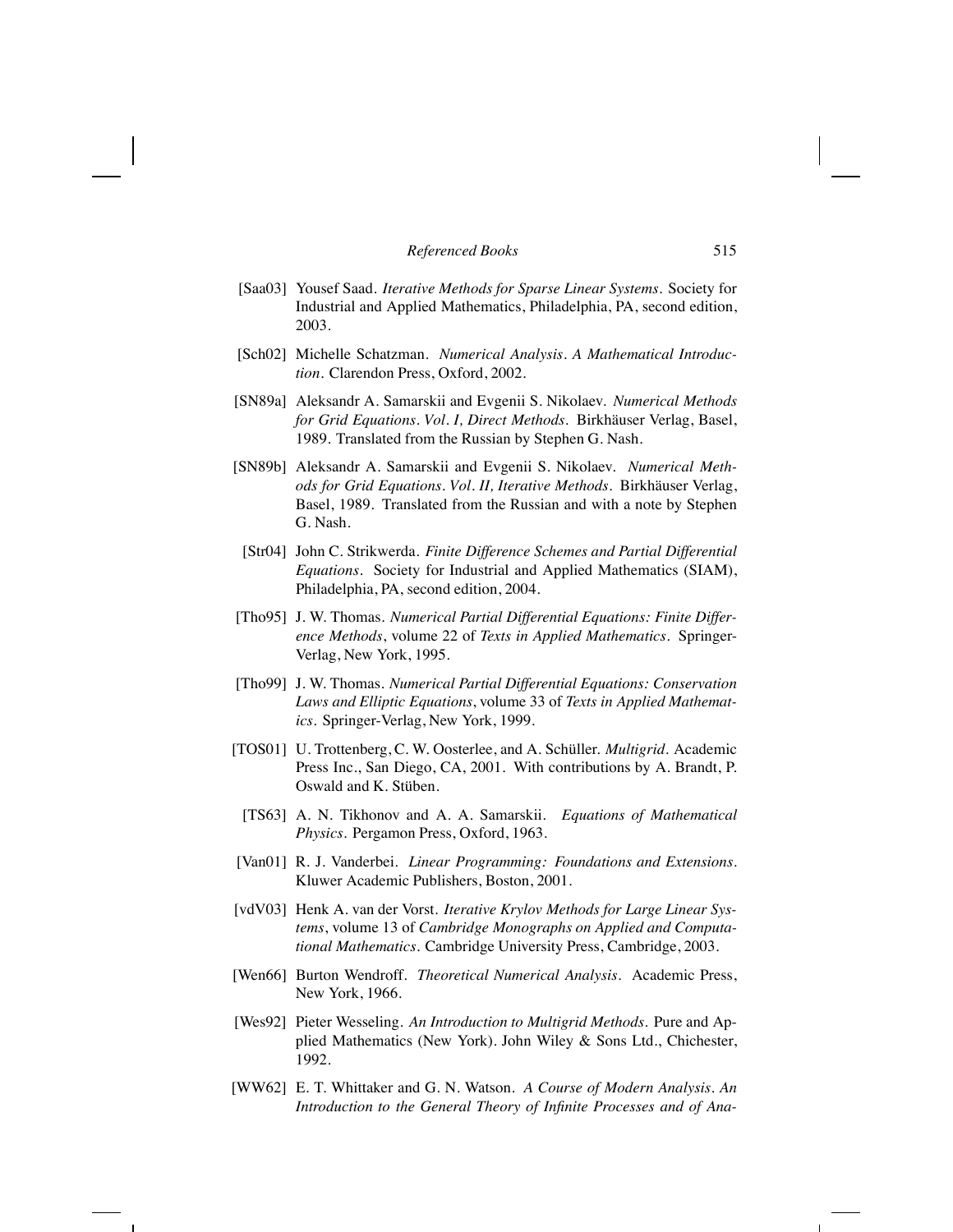*lytic Functions: with an Account of the Principal Transcendental Functions*. Fourth edition. Reprinted. Cambridge University Press, New York, 1962.

 $\mathbf{I}$ 

 $\mathbf{I}$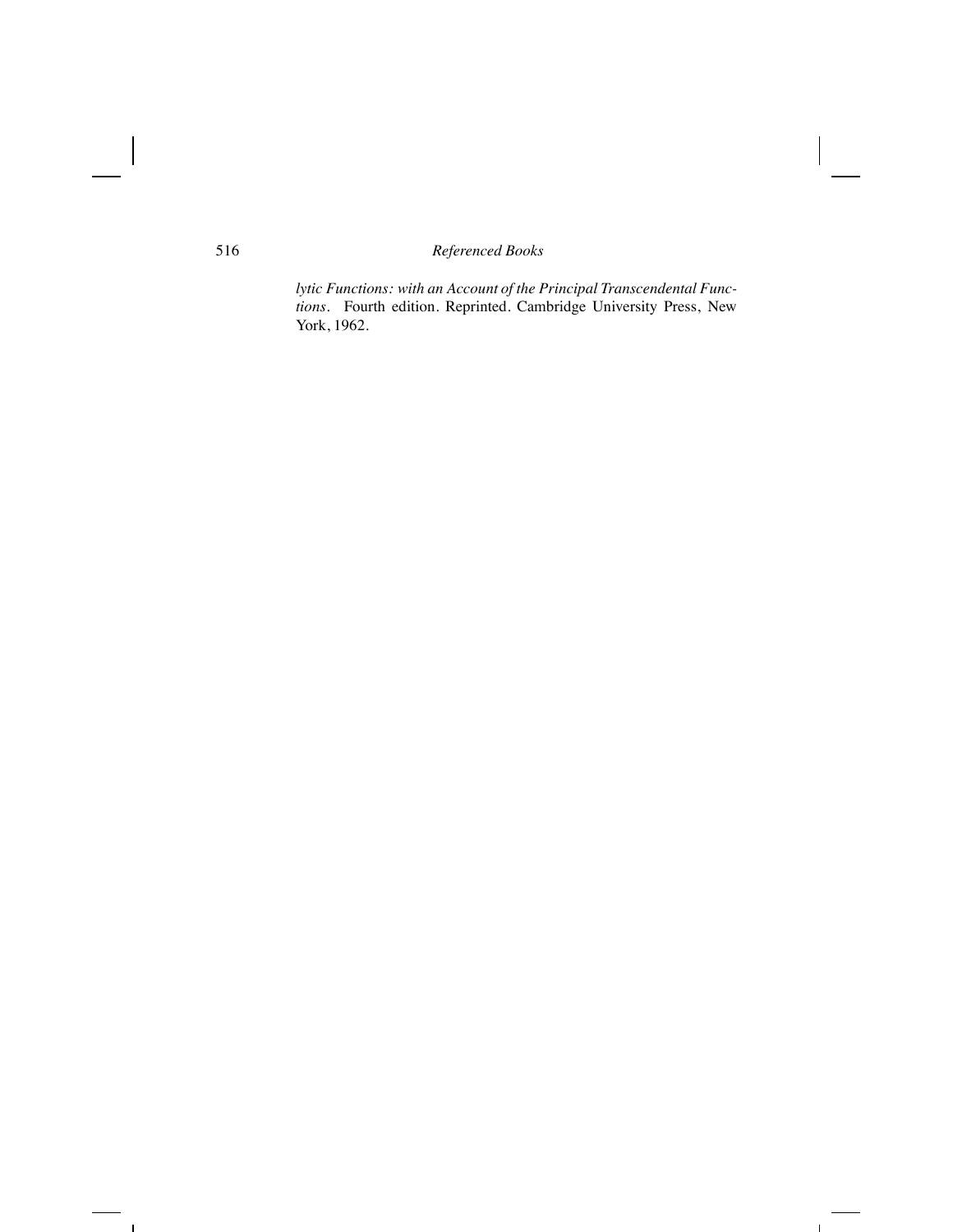## *Referenced Journal Articles*

- [Ast71] G. P. Astrakhantsev. An iterative method of solving elliptic net problems. *USSR Comput. Math. and Math. Phys.*, 11(2):171–182, 1971.
- [Bak66] N. S. Bakhvalov. On the convergence of a relaxation method with natural constraints on the elliptic operator. *USSR Comput. Math. and Math. Phys.*, 6(5):101–135, 1966.
- [Bel89] V. N. Belykh. Algorithms without saturation in the problem of numerical integration. *Dokl. Akad. Nauk SSSR*, 304(3):529–533, 1989.
- [BK01] Oscar P. Bruno and Leonid A. Kunyansky. Surface scattering in three dimensions: an accelerated high-order solver. *R. Soc. Lond. Proc. Ser. A Math. Phys. Eng. Sci.*, 457(2016):2921–2934, 2001.
- [Bra77] Achi Brandt. Multi-level adaptive solutions to boundary-value problems. *Math. Comp.*, 31(138):333–390, 1977.
- [Cal63] A. P. Calderon. Boundary-value problems for elliptic equations. In *Proceedings of the Soviet-American Conference on Partial Differential Equations at Novosibirsk*, pages 303–304, Moscow, 1963. Fizmatgiz.
- [CFL28] R. Courant, K. O. Friedrichs, and H. Lewy. Über die partiellen Differenzengleichungen der mathematischen Physik. *Math. Ann.*, 100:32, 1928. [German].
- [CGR99] H. Cheng, L. Greengard, and V. Rokhlin. A fast adaptive multipole algorithm in three dimensions. *J. Comput. Phys.*, 155(2):468–498, 1999.
- [Col51] Julian D. Cole. On a quasi-linear parabolic equation occurring in aerodynamics. *Quart. Appl. Math.*, 9:225–236, 1951.
- [CT65] James W. Cooley and John W. Tukey. An algorithm for the machine calculation of complex Fourier series. *Math. Comp.*, 19:297–301, 1965.
- [EM77] Bjorn Engquist and Andrew Majda. Absorbing boundary conditions for the numerical simulation of waves. *Math. Comp.*, 31(139):629–651, 1977.
- [EM79] Björn Engquist and Andrew Majda. Radiation boundary conditions for acoustic and elastic wave calculations. *Comm. Pure Appl. Math.*, 32(3):314–358, 1979.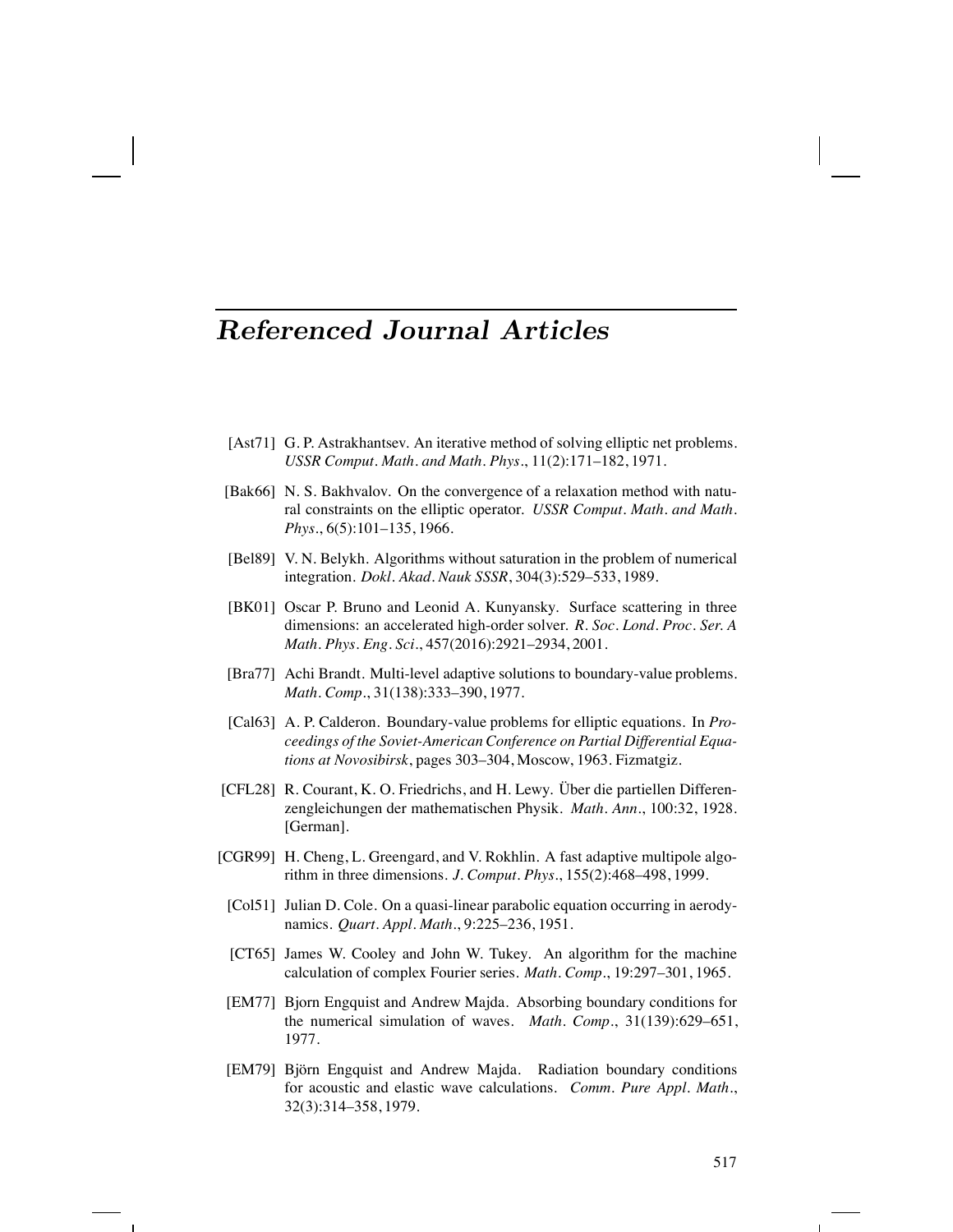#### 518 *Referenced Journal Articles*

- [EM81] Björn Engquist and Andrew Majda. Numerical radiation boundary conditions for unsteady transonic flow. *J. Comput. Phys.*, 40(1):91–103, 1981.
- [EO80] Björn Engquist and Stanley Osher. Stable and entropy satisfying approximations for transonic flow calculations. *Math. Comp.*, 34(149):45–75, 1980.
- [Fed61] R. P. Fedorenko. A relaxation method for solving elliptic difference equations. *USSR Comput. Math. and Math. Phys.*, 1(4):922–927, 1961.
- [Fed64] R. P. Fedorenko. On the speed of convergence of one iterative process. *USSR Comput. Math. and Math. Phys.*, 4(3):227–235, 1964.
- [Fed67] M. V. Fedoryuk. On the stability in *C* of the Cauchy problem for difference and partial differential equations. *USSR Computational Mathematics and Mathematical Physics*, 7(3):48–89, 1967.
- [Fed73] R. P. Fedorenko. Iterative methods for elliptic difference equations. *Russian Math. Surveys*, 28(2):129–195, 1973.
- [Fil55] A. F. Filippov. On stability of difference equations. *Dokl. Akad. Nauk SSSR (N.S.)*, 100:1045–1048, 1955. [Russian].
- [GR87] L. Greengard and V. Rokhlin. A fast algorithm for particle simulations. *J. Comput. Phys.*, 73(2):325–348, 1987.
- [Hop50] Eberhard Hopf. The partial differential equation  $u_t + uu_x = \mu u_{xx}$ . *Comm. Pure Appl. Math.*, 3:201–230, 1950.
- [Ise82] Arieh Iserles. Order stars and a saturation theorem for first-order hyperbolics. *IMA J. Numer. Anal.*, 2(1):49–61, 1982.
- [Lax54] Peter D. Lax. Weak solutions of nonlinear hyperbolic equations and their numerical computation. *Comm. Pure Appl. Math.*, 7:159–193, 1954.
- [LRT01] J. Loncarić, V. S. Ryaben'kii, and S. V. Tsynkov. Active shielding and control of noise. *SIAM J. Applied Math.*, 62(2):563–596, 2001.
- [Lyu40] L. A. Lyusternik. The Dirichlet problem. *Uspekhi Matematicheskikh Nauk (Russian Math. Surveys)*, 8:115–124, 1940. [Russian].
- [OHK51] George G. O'Brien, Morton A. Hyman, and Sidney Kaplan. A study of the numerical solution of partial differential equations. *J. Math. Physics*, 29:223–251, 1951.
- [Ols95a] Pelle Olsson. Summation by parts, projections, and stability. I. *Math. Comp.*, 64(211):1035–1065, S23–S26, 1995.
- [Ols95b] Pelle Olsson. Summation by parts, projections, and stability. II. *Math. Comp.*, 64(212):1473–1493, 1995.
- [PW76] Wlodzimierz Proskurowski and Olof Widlund. On the numerical solution of Helmholtz's equation by the capacitance matrix method. *Math. Comp.*, 30(135):433–468, 1976.